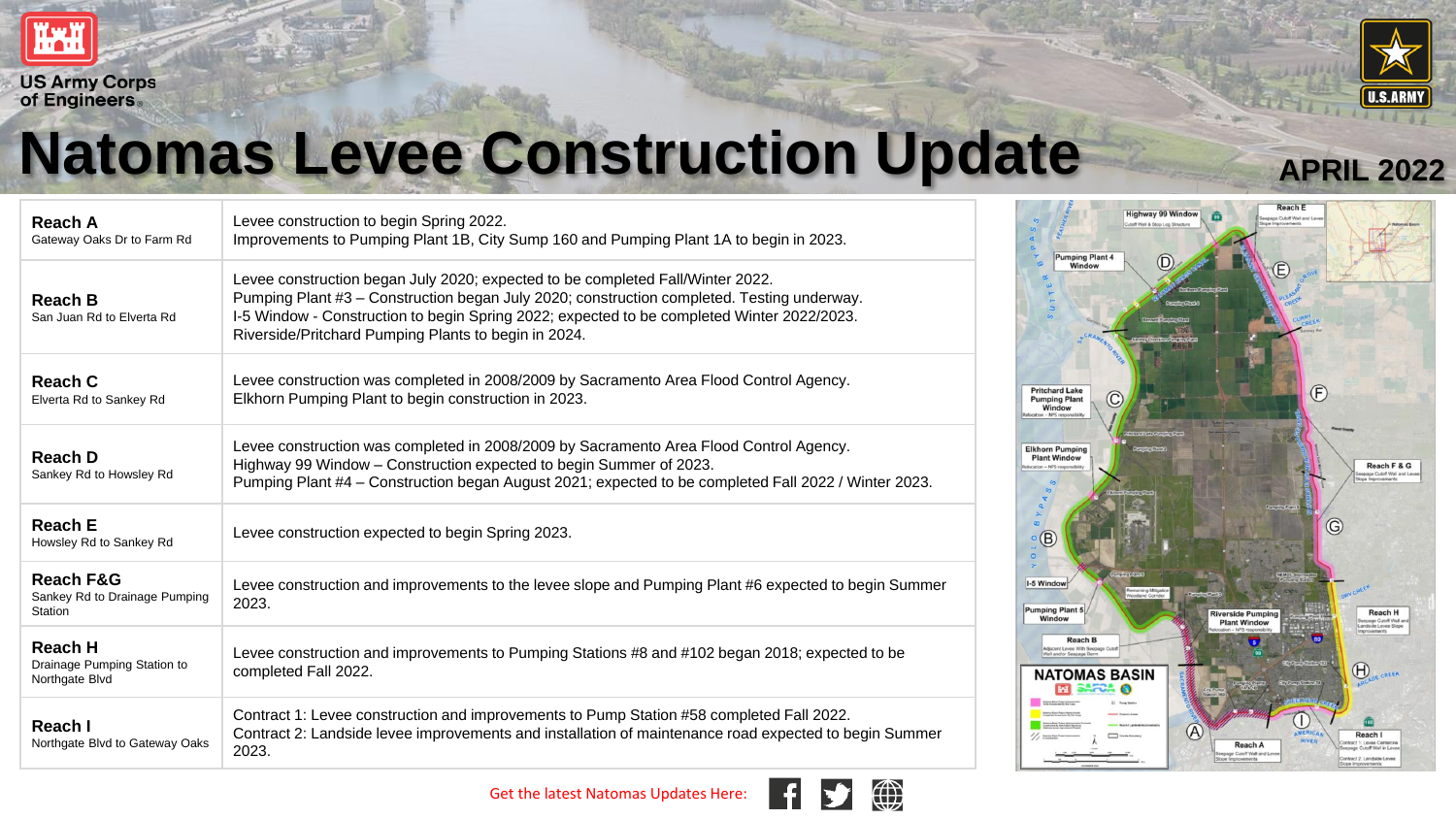



## **Natomas Levee Construction Update APRIL 2022**

#### Get the latest Natomas Updates Here: f



### **ACTIVE CONSTRUCTION UPDATES**

(DECEMBER 2021 – MARCH 2022)

| <b>Reach A</b>                                                                                                                                                                                                                                                                                                                                                                                      | <b>Reach B</b>                                                                                                                                                                                                                                                                                                                                                                                                                                                             | Reach D                                                                                                                                                                                                 |
|-----------------------------------------------------------------------------------------------------------------------------------------------------------------------------------------------------------------------------------------------------------------------------------------------------------------------------------------------------------------------------------------------------|----------------------------------------------------------------------------------------------------------------------------------------------------------------------------------------------------------------------------------------------------------------------------------------------------------------------------------------------------------------------------------------------------------------------------------------------------------------------------|---------------------------------------------------------------------------------------------------------------------------------------------------------------------------------------------------------|
| <b>LOCATION:</b><br>• USACE Contractors to begin construction efforts at the intersection of Farm<br>Road and Garden Highway, working southeast towards I-80.<br><b>SCHEDULE:</b><br>• Overhead Utility Relocations to begin in Spring 2022 at Farm Road.<br>• Pumping Plant 1B Improvements to begin in Construction Season 2023.<br>Visit Reach A website for the latest project news. Click here | <b>LOCATION:</b><br>USACE Contractors have begun construction Farm Road north on Garden<br>Highway and at Pumping Plant #3.<br><b>SCHEDULE:</b><br>Adjacent Levee Construction is 95% complete. Final completion, including<br>seepage berm, is expected in the Fall 2022.<br>Irrigation canal improvements are ongoing and expected to be completed in<br>Summer 2022.<br>Lift station to be operational in Summer 2022.<br>Pumping Plant #3 completed, testing underway. | <b>LOCATION:</b><br>USACE Contractors have begun construction at Pumping Plant #4.<br><b>SCHEDULE:</b><br>Pumping Plant #4 construction is ongoing. Projected completion is Fall<br>2022 / Winter 2023. |

| Reach I                                                                                                                                                                                                                            |
|------------------------------------------------------------------------------------------------------------------------------------------------------------------------------------------------------------------------------------|
| <b>LOCATION:</b><br>USACE Contractors to begin tree removal efforts along the entire length<br>٠<br>of the Reach.<br><b>SCHEDULE:</b><br>Tree Removal efforts ongoing.<br>٠<br>Utility Relocations expected to begin in 2023.<br>٠ |
|                                                                                                                                                                                                                                    |